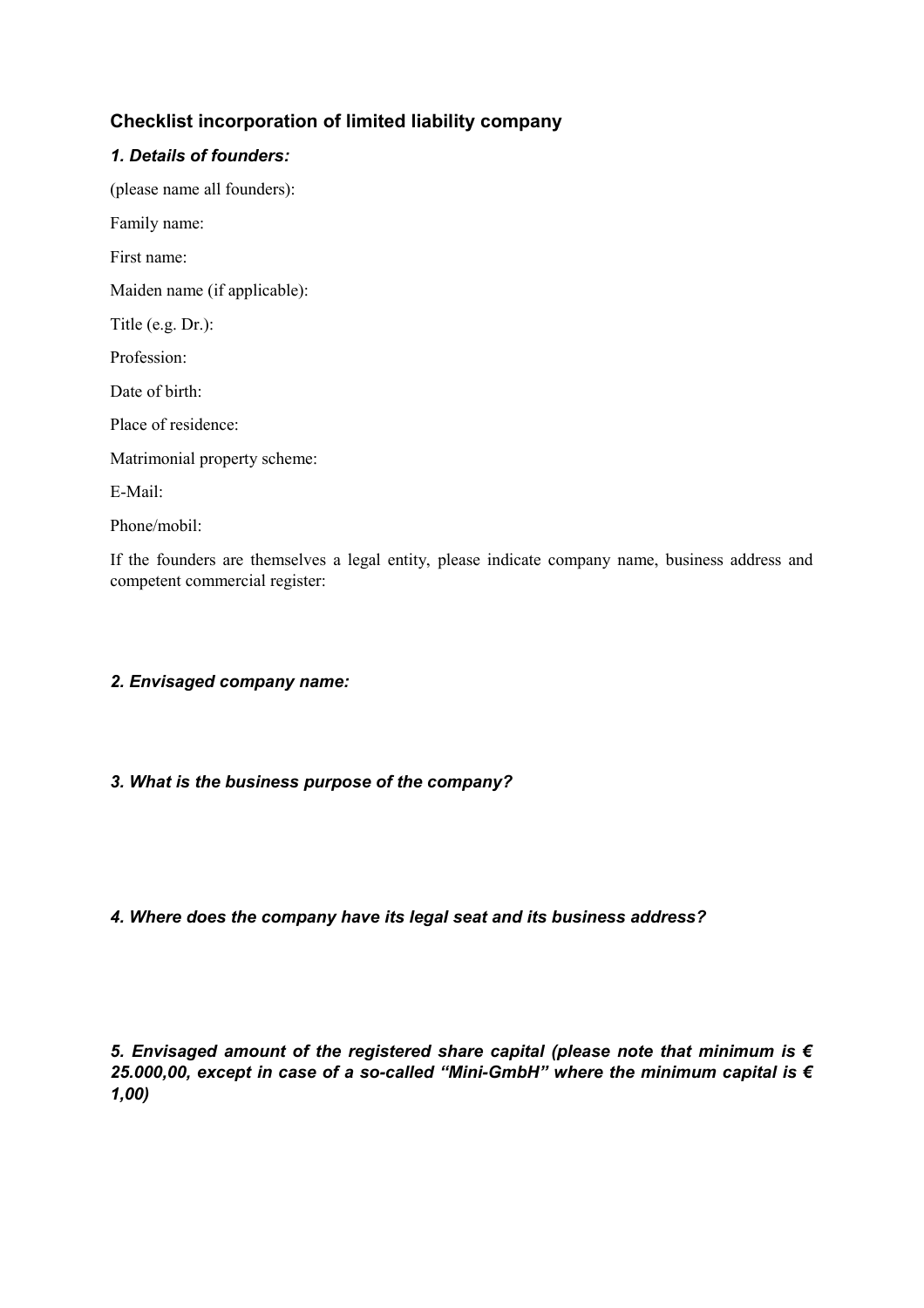*6. Which founders shall hold which portion of the registered share capital? (please note that the nominal amount of a share must be at least 1,00 € and must be divisible by € 1,00):*

*7. Who is to become managing director?* (same information required as under 1. above to the founders):

7.1. Are managing directors entitled to represent the company alone, even if several managing directors are appointed? Or shall a managing director only be able to represent the company together with another managing director or a procurist?

7.2 Managing directors to be released from the statutory restrictions on self-dealing?

### *8. How is the registered share capital to be paid in?*

a) by cash contribution or by contribution in kind?

b) the full amount immediately? Or only 50 % and the remainder later upon required by the managing directors (please note that in any event  $\epsilon$  18.500,00 must be paid in immediately)?

### *9. Any restrictions on the shareholders right to dispose of their shares (e.g. only with consent of the other shareholders)?*

*10. Should the company have a supervisory board or an advisory board? If so, what is its role?*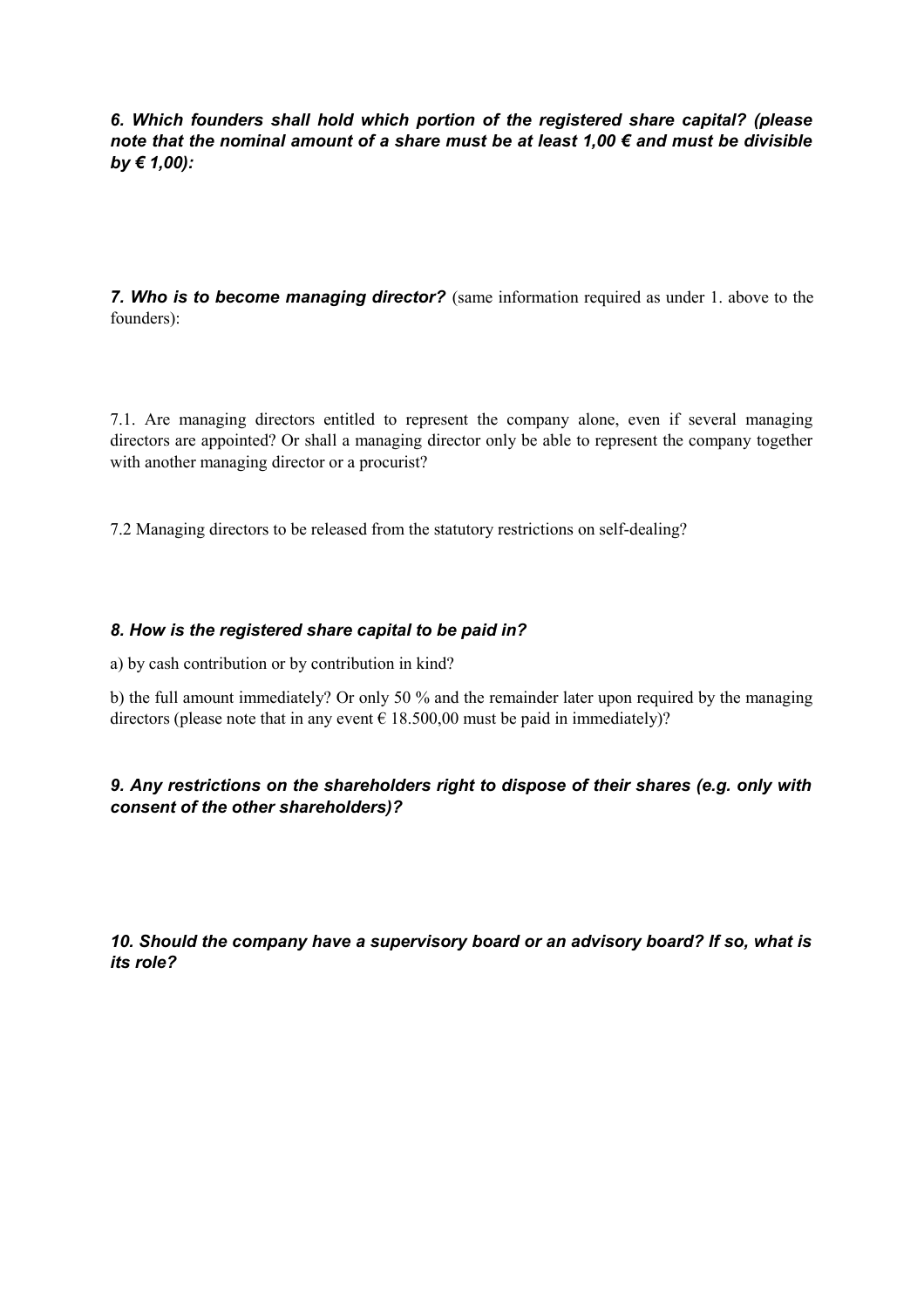# **Checklist Incorporation of Limited Liability Company (GmbH)**

## **Mandatory Sequence of Events for the Incorporation of a GmbH**

#### 1.

Determination of both the founders and their respective shareholdings, as well as of the managing directors (*Geschäftsführer*), the company name ("*Firma*") and the corporate seat (*"Sitz"*). Discussion of these points and any other details with the notary. The notary will then produce a draft of the articles of association (*Gesellschaftsvertrag*), see checklist. Consultation of tax advisor to determine how the limited liability company is to be treated from a tax and social security point of view. It is useful to discuss the draft of the articles of association prepared by the notary with the tax advisor, possibly certain changes to be made.

 $\mathcal{L}$ 

Possible and useful is to clarify with the competent Chamber of Industry and Commerce whether there are any concerns regarding the permissibility of the company name or the business purpose of the GmbH.

3.

After the incorporation has been notarized you will receive a certified copy of the formation deed from the notary. With this copy you will be able to open an account for the company at a bank or savings bank (*Sparkasse*), and only **thereafter** the payment of the share contributions may be made.

4.

Payment of the contributions as agreed by all founders into an account of the company in formation. **This can only happen after step 3 above.** The founders should permanently keep written evidence of the fact that they have effected the payment of the capital contribution. The capital contribution must remain untouched until registration of the company in the commercial register, except therefrom are only payments to settle the incorporation cost (invoice of the notary, court fees, publication fees) up to the maximum amount set out in the articles of association.

5.

Filing of application to the commercial register

The incorporation of the company must be filed for registration in the commercial register. The application will be rafted by the notary and must be signed by all managing directors in front of the notary who will certify the authenticity of the signatures. The application can already be signed upon incorporation of the company, but the notary will only submit the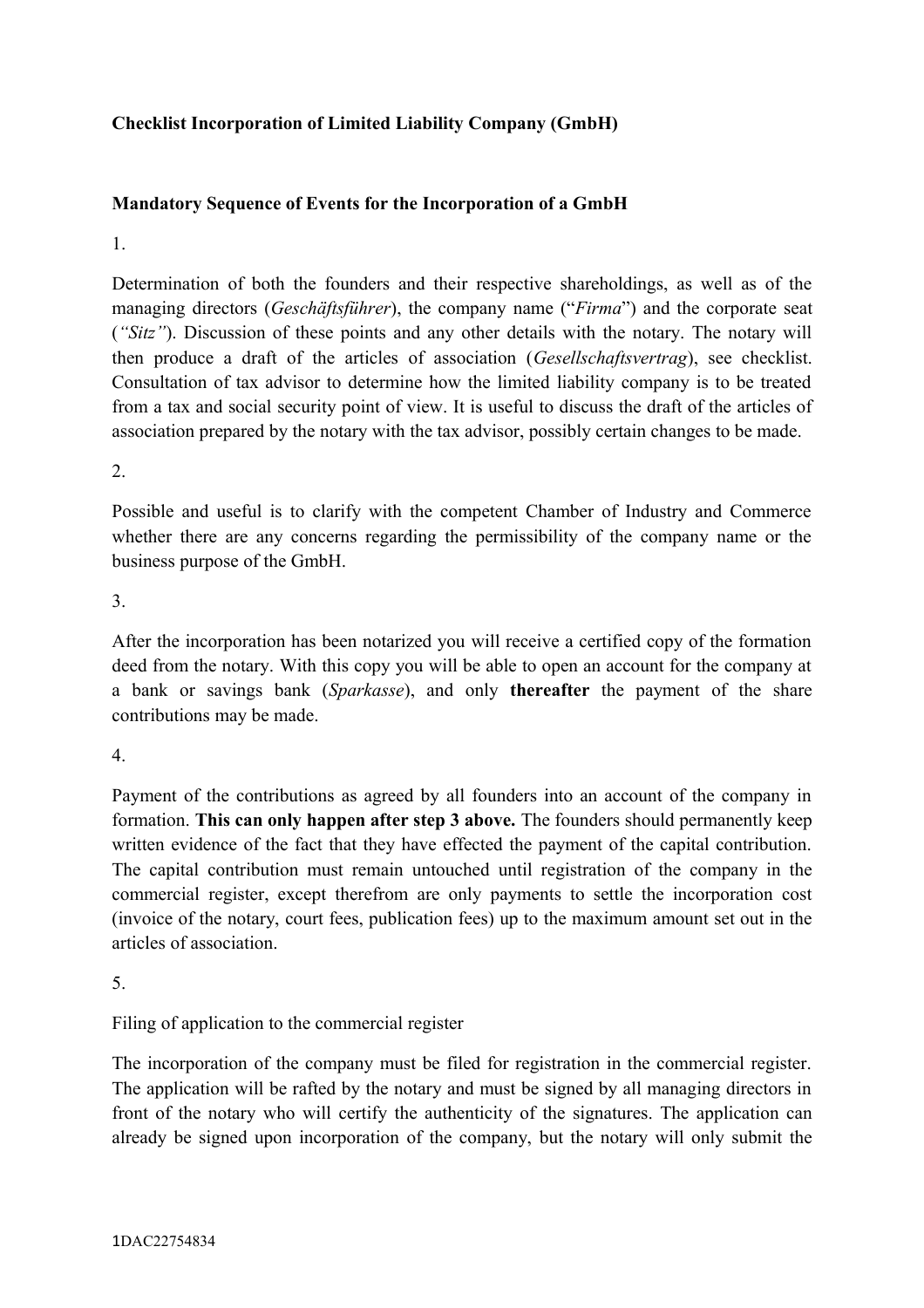application to the commercial register after the notary has been provided with evidence that all capital contributions have been paid in (e.g. by way of a corresponding bank statement).

6.

If necessary, certain public permits must be obtained in view of the business objective of the company (e.g. if the company is to operate a restaurant). This will not be checked by the commercial register in connection with the registration of the company, but is important for the company and its managing directors to be able to lawfully conduct the business.

# **Mandatory Statutory Rules under the Act on Limited Liability Companies (***GmbHG***)**

The company comes into existence as a legal entity with limited liability only upon its registration in the commercial register. When this happens depends upon the point in time when the related application to the commercial register can be filed by the notary and how long it takes the court to effect the registration.

The notary can file the application only after all necessary declarations and documents have been provided to him by the parties. This includes – in the own interest of the participants – copies of all payment orders regarding the payment of the capital contributions into an account of the company in formation respectively a related confirmation by the bank.

At the time of filing the application the registered share capital must have been paid in. All reductions of the nominal share capital going beyond settling the incorporation cost as set out in the articles of association must at that point in time have been compensated by additional payments to the company in formation in order to avoid a risk of personal liability of the persons involved. Furthermore, the commercial register can reject the application for registration of the company if the value of the assets of the company, after taken into account any permitted reductions to settle the incorporation cost, is less than the nominal amount of the share capital set out in the articles of association. Moreover, in this case each founder will become personally liable for such shortfall of the actual value of the assets of the company from the nominal amount of the share capital (shortfall-liability or *Differenzhaftung*).

Consequently, it is the safest way to not touch the paid-in share capital until registration of the company has occurred, other than to settle invoices from the notary and the court or publication costs up to the amount set out in the articles of association. Such costs can be paid from the paid-in capital. [Anmerkung: Das Vorbelastungsverbot gibt es nicht mehr laut BGH] Anyone who acts on behalf of the company prior to its registration in the commercial register will be personally liable for any debts of the company so created until the company is registered in the commercial register, and without prejudice for any remaining shortfallliability of the founders. In any event, until registration of the company in the commercial register, when acting on behalf of the company, the managing directors have to disclose that the company has not yet been registered by referring to it as company in formation ("*GmbH i.G.*").